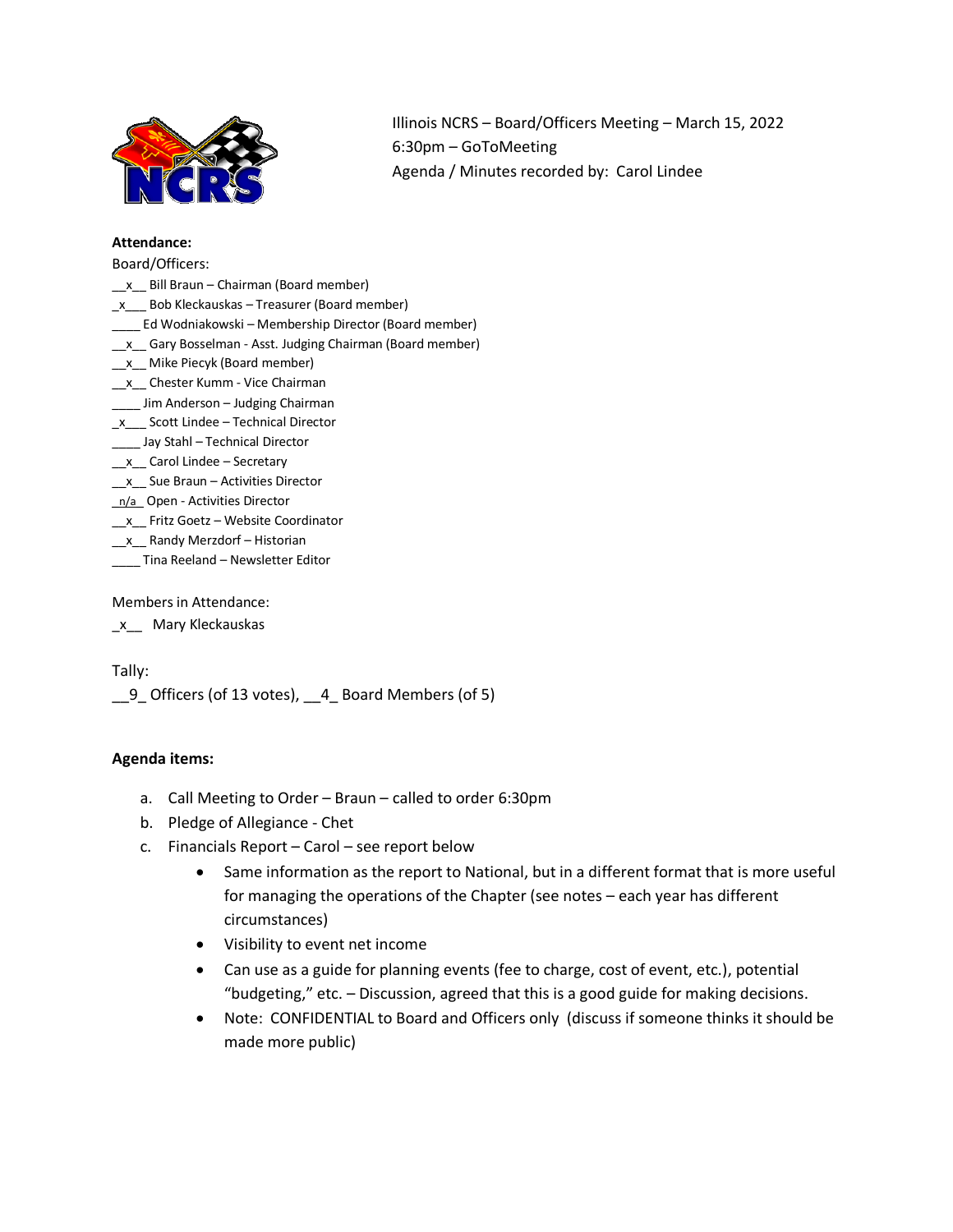|        | <b>IL Chapter NCRS</b>           |         | 2021 Financials |                                  |                                        |  |  |                                                  |  |
|--------|----------------------------------|---------|-----------------|----------------------------------|----------------------------------------|--|--|--------------------------------------------------|--|
|        |                                  |         |                 |                                  |                                        |  |  |                                                  |  |
|        |                                  |         |                 |                                  |                                        |  |  |                                                  |  |
|        | Category                         | Income  | <b>Expenses</b> | <b>Net</b>                       | Notes:                                 |  |  |                                                  |  |
| Event: | <b>Galena Meet</b>               | 6945.32 | 5077.07         | 1868.25                          |                                        |  |  |                                                  |  |
|        | <b>Holiday Party</b>             | 1119.95 | 1626.42         | $-506.47$                        | holiday party was supplemented by club |  |  |                                                  |  |
|        | <b>Fall Color Dr</b>             | 0.00    | 305.41          | $-305.41$                        |                                        |  |  |                                                  |  |
|        | Kickoff party                    | 0.00    | 1739.75         | $-1739.75$                       | kickoff party was free for members     |  |  |                                                  |  |
|        | Galena road tour                 | 0.00    | 53.89           | $-53.89$                         |                                        |  |  |                                                  |  |
|        | Meadowdale                       | 0.00    | 500.00          | $-500.00$                        | admission fee for members              |  |  |                                                  |  |
|        |                                  | 8065.27 |                 | 9302.54 -\$1,237.27              |                                        |  |  |                                                  |  |
|        |                                  |         |                 |                                  |                                        |  |  |                                                  |  |
| Other: | <b>Dues</b>                      | 190.00  | 88.48           | 101.52                           |                                        |  |  | Gave free membership in 2021 to all 2020 members |  |
|        | <b>Advertisement</b>             | 300.00  | 0.00            | 300.00                           |                                        |  |  |                                                  |  |
|        | <b>Misc</b>                      | 0.53    | 0.00            | 0.53                             |                                        |  |  |                                                  |  |
|        | <b>Returned Check</b>            | 112.00  | 0.00            | 112.00                           |                                        |  |  |                                                  |  |
|        | Charity                          | 253.00  | 780.00          | $-527.00$                        |                                        |  |  |                                                  |  |
|        | Insurance                        | 0.00    | 325.00          | $-325.00$                        |                                        |  |  |                                                  |  |
|        | GoToMeeting                      | 0.00    | 108.00          | $-108.00$                        |                                        |  |  |                                                  |  |
|        | PO Box                           | 0.00    | 118.00          | $-118.00$                        |                                        |  |  |                                                  |  |
|        |                                  | 855.53  | 1419.48         | $-563.95$                        |                                        |  |  |                                                  |  |
|        |                                  |         |                 |                                  |                                        |  |  |                                                  |  |
| Total: |                                  | 8920.80 |                 | 10722.02 - \$1,801.22 Net Income |                                        |  |  |                                                  |  |
|        |                                  |         |                 |                                  |                                        |  |  |                                                  |  |
|        | 2021 Chapter Overall Financials: |         |                 |                                  |                                        |  |  |                                                  |  |
|        |                                  |         |                 |                                  |                                        |  |  |                                                  |  |
|        | $1/1/21$ total funds             |         | Ś.<br>19,106.78 |                                  |                                        |  |  |                                                  |  |
|        | Net Income                       |         | $-$1,801.22$    |                                  |                                        |  |  |                                                  |  |
|        | 12/31/21 total funds             |         | 17,305.56       |                                  | balance reported in 1/11/22 meeting    |  |  |                                                  |  |
|        |                                  |         |                 |                                  |                                        |  |  |                                                  |  |
|        |                                  |         |                 |                                  |                                        |  |  |                                                  |  |

- d. Shannon Urton newly elected NCRS National President
	- Proposal to send her a letter of congratulations on NCRS letterhead (email? Could mail if someone has her mailing address) – Discussion – decided to send a short, brief letter to Shannon, congratulation her on her new role, from the Board and Officers of IL NCRS Chapter – Chet to send Carol a draft, Carol will send to Shannon
- e. Election in 2022 IL NCRS
	- Chairman, Membership Chairman officer positions
	- Nominations in June, July Voting in August
		- i. Need Nominating Committee Will do this in the May meeting
- f. Top Flight Chapter Program
	- Carol to explain tracking process
	- Status for 2022 need to reschedule kickoff party. Carol will file  $1^{st}$  Q report soon.
- g. Make donation (\$100?) to National NCRS? Discuss, vote. Discussion. Mike presented information on some National NCRS financials, along with the generosity that the IL Chapter had for its members last year (Meadowdale admissions \$500, free membership, holiday party supplemented by club and free kickoff party). Our chapter makes good financial decisions and takes care of our members. Decided to respond to all on the email (which was Chapter Chairman) plus Shannon – simple answer is No, we will not donate to National (unanimous vote). Our response will note that we are supporting our chapter members, funds not available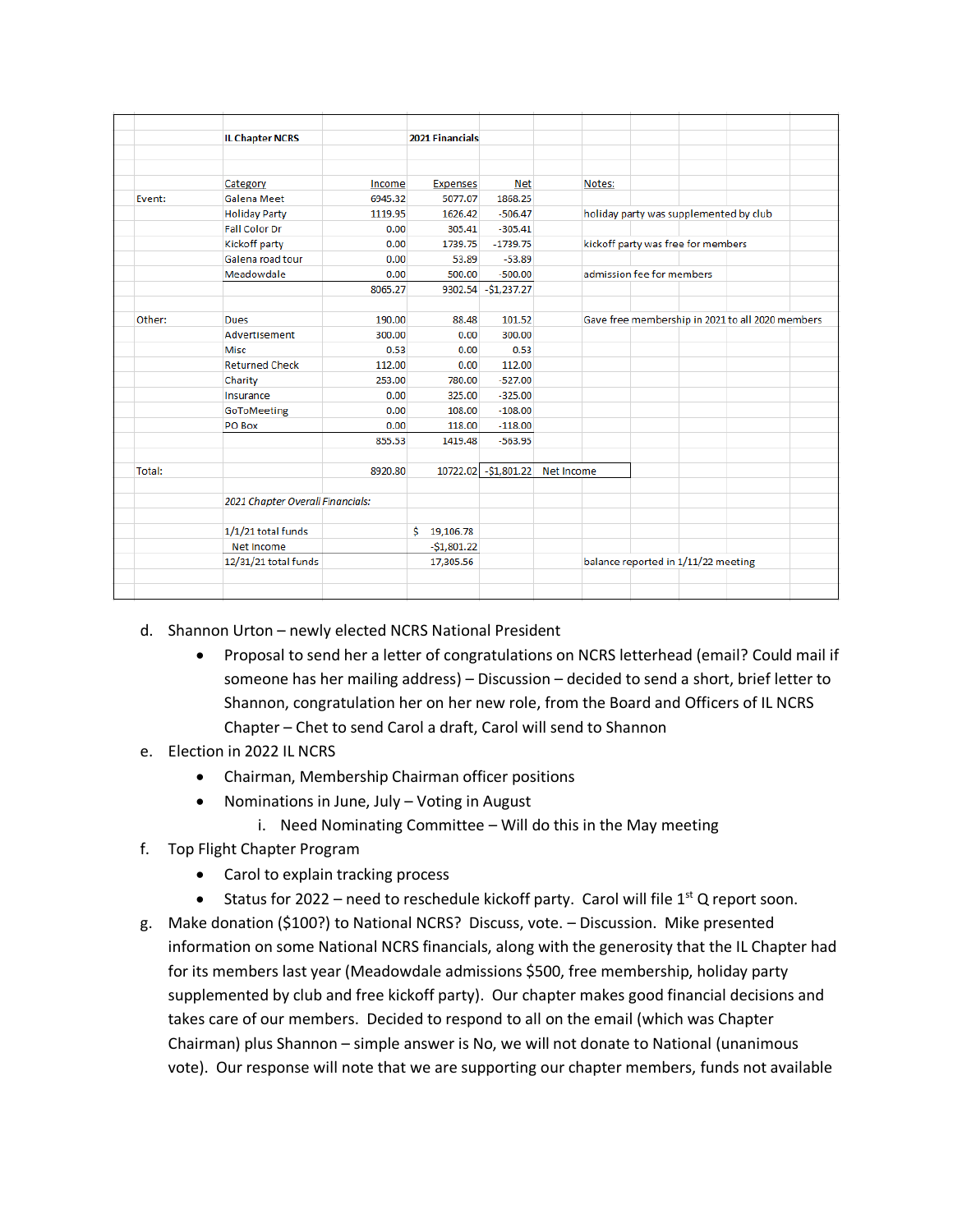to support anything else. Carol will send the response, and then forward it to our Board/Officers.

In a message dated 2/7/2022 1:57:56 PM Eastern Standard Time, [sharylingham@gmail.com](mailto:sharylingham@gmail.com) writes:

Greetings Chapter Chairs,

I did a posting on the TDB back in January regarding the 2022 Convention in Mobile, and I'm following up with a gentle reminder.

As you might remember, the Northern California Chapter put out a 2021 Chapter Challenge asking for the each Chapter to donate at least \$100 to the Convention due to the lack of sponsorships. Many Chapters stepped-up-to-the-plate last year to support the Convention in Palm Springs during a very difficult time for everyone due to the ongoing pandemic. Well, the fat lady hasn't sung yet and while we are still in this together I am asking for your Chapter's support for the 2022 Convention in Mobile, Alabama. Understandably, many of the regular NCRS sponsors have greatly reduced or are not giving their financial support once again. As members, I believe we all need to take some ownership and responsibility for helping the organization to conduct the activities we have all come to count on over the years. That said, please note that nothing is the same and we will never go back to the way it used to be. Once we come to this realization it makes it easier to get through this trying time together, With your help we can make NCRS thrive. If your Chapters make a donation, they will be acknowledged in the Convention program.

Please consider making a donation and make your checks out to NCRS and send them to:

John Tidwell, NCRS Financial Officer PO Box 2080 Penn Valley, CA 95946

Thanks for your time and assistance

Stay safe

# Sharyl

- h. Region V (Rick Coker's region, our IL NCRS region) offer free IL Chapter membership to Region V chairman? Discuss, vote.
	- Issue raised in meeting with Rick Coker 2/6/22 (Carol to explain) Discussion. Unanimous decided to give free membership to the other chapter chairman in our region. Will ask them to give Bill membership in theirs. Carol will coordinate the email and Ed can work on giving them the membership.
- i. Newly revised "National NCRS ByLaws" and "Chapter Guidelines & Operations Manual"
	- Added to IL NCRS website
	- Note section XIX of "Chapter Guidelines & Operations Manual":

# **XIX. NCRS Policy on Alcohol and Driving**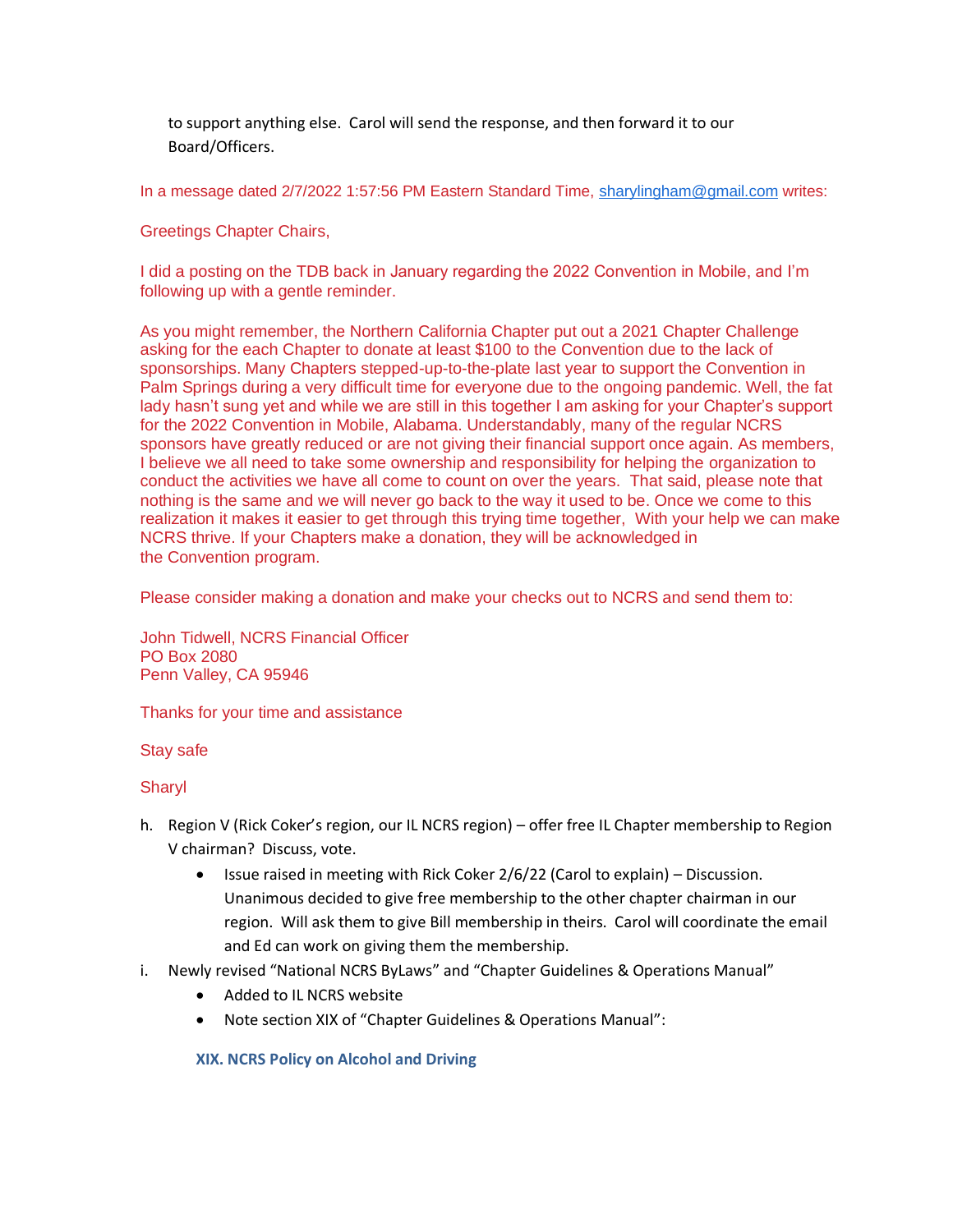The use of alcohol by anyone attending an NCRS event including NCRS members, family members, guests, and vendors ("The Participant") is prohibited as outlined below:

- While on the judging field between the hours of 7:00 a.m. and 4:00 p.m. or until all judging has been completed for the day, whichever is later.
- While participating in any NCRS driving event, such as, but not limited to, Performance Verification driving tests and/or NCRS Road Tours.

• While attending Regional or National events that are open to all "Participants" including the annual NCRS Membership Meeting, Judging Schools, Technical Sessions, Judging Seminars, etc. with the exception of Welcome Receptions, Banquets and evening Social Events.

This policy prohibits the possession, consumption, distribution and/or sale of illegal drugs. Violation of this Policy by any "Participant" attending NCRS Chapter, Regional or National events will result in appropriate disciplinary action.

- j. Officer/Director Reports see below
- k. Other/New Business
- l. Meeting Adjournment
- m. Social Time

# **Agenda - Reports:**

- **Chairman Report** (B Braun): Ryan/Tina wants to step down as Newsletter Editors. Carol will send an email to membership asking for volunteers. (The officers will then pick from volunteers.)
- **Vice Chairman** (Kumm): Everything is fine!
- **Secretary Report** (C Lindee): Worked with Ed on new membership listing after he processed renewals; updated chapter email list, sent to Ryan; updated email addresses from National site, contacted members by USPS mail who didn't have an email address set up on the National system (requested them to add one) – 4 members currently do not have an email address.
- **Membership Report** (E Wodniakowski): Ed email 3/14: "No changes since my last report with 137 active members."
- Discussion, questions about our renewal and new member process will put on agenda for May meeting to discuss with Ed
- **Web Master Report** (Goetz): All updates are in… if anything is missing, please let Fritz know. Send him pdf of events for posting.
- **Judging Chairmen Report** (Anderson, Bosselman):
	- $\circ$  New event added April 16 Judging School C2-C3 Trim Tags and VIN tags Uftring Chevrolet, Washington, IL
		- Ordered Thank You plaques for this dealer and for Pontiac Driscol
		- Ad in newsletter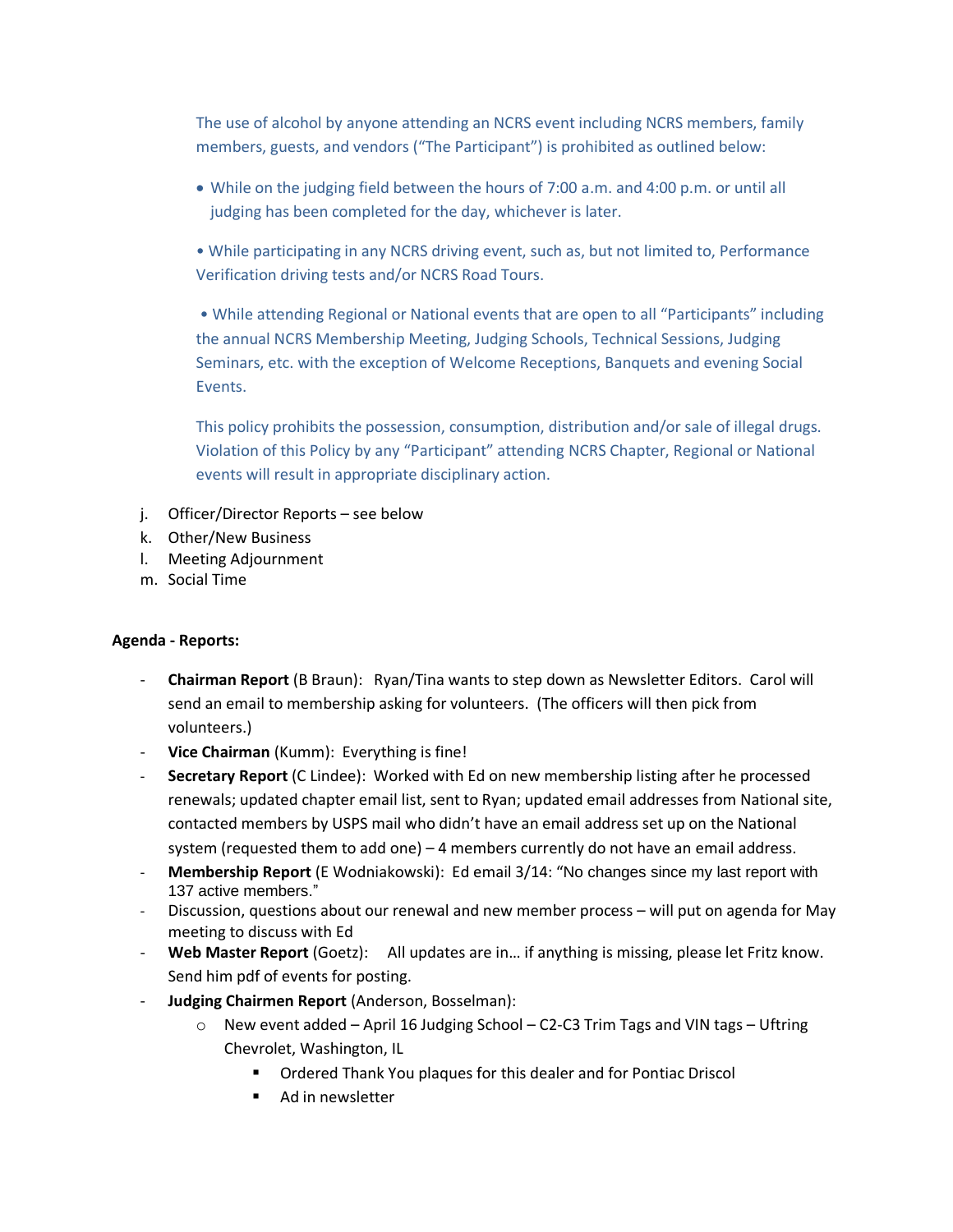- $\circ$  March 27 Judging School/Tech Session the April 16 takes the place of this take this off the calendar – Fritz to update website
- o May 14 IL Chapter Judging Meet 5 cars registered for flight judging, 1 Sportsman, 1 Concours, 3 Bowtie Display, 31 people registered. Group from Champagne is attending, bringing a 58 and 64 Grandsport. Chris Sherman is going to do the judging school (Friday night) – 53/54/55 differences. Will be a 2020 and 1953 Corvette in showroom.
- o Looking at Vtech for a tech session potentially maybe for the Fall Tech session (trailing arms)
- **Activities Director Report** (S Braun):

# **Kickoff party reschedule -Morrettis –** maybe July 17, Sept 18 – Sue will call

- **Technical Chairmen Report** (S Lindee, Stahl):
	- o May 13 Road Tour to Chapter Meet Scott and Carol will drive the route on Friday and visit the people in Pontiac. Road tour will generally follow Rt 66 and will start in Joliet, end in Pontiac. Carol filed for the insurance from National NCRS. Chet leading the road tour.
	- o May 14 IL Chapter Judging Meet
		- Email blast to IL resident/non-IL Chapter members/National NCRS members (350 people) – proposal to send them an email with the Chapter Meet flyer, and offer them one year free IL NCRS membership if they **attend** the event (don't need to register?) – They could identify themselves at the event (sign up sheet or something) – then we can offer them a free year. Discuss, vote. Approved unanimously.
		- **•** Approval to purchase dash plaques  $-$  discuss, vote.  $-$  \$110  $-$  agreed to do this regardless if Driscoll pays for them or not. 60 plaques, 60 decals, 60 goodie bags.
		- Approval for box lunches and judges breakfast
		- Bring banners (Mike?)
		- Pontiac Club having their event the same weekend they will be in town
		- Discuss signage need to purchase signs discuss, vote. Approved.
- **Newsletter Report** (Reeland): n/a
- **Treasurer Report** (B Kleckauskas): Bob reported the balance.
- **Historian Report** (Merzdorf): Uploaded newsletters that were scanned, working on scanning old slides
- **Board Member** (Piecyk): Met with Stasek Chev the Corvette salesperson they have been bought out and are rebuilding the dealership – maybe do future events there – the dealership liked the idea, just wanted to wait until the dealership was updated

# **Other/New Business:**

None